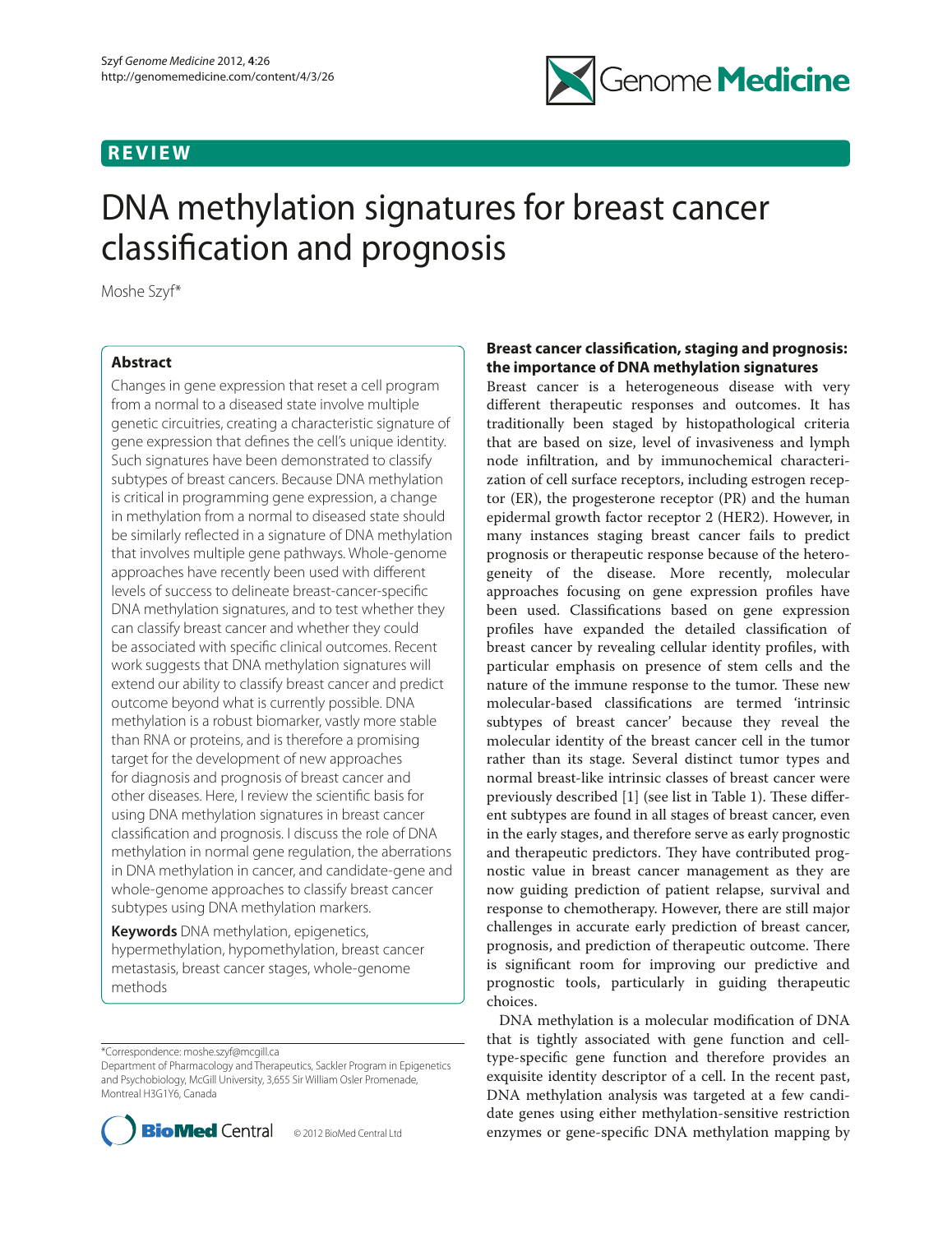| ER-positive      | ER-Iow               | ER-negative, PR-negative,<br>HER2-negative | Normal breast-like                        |  |  |
|------------------|----------------------|--------------------------------------------|-------------------------------------------|--|--|
| Luminal A        | <b>HER2-enriched</b> | <b>Claudin-low</b>                         | High stromal content                      |  |  |
| <b>Luminal B</b> |                      | Basal-like subtype                         | High lymphocyte infiltration              |  |  |
|                  |                      |                                            | True normal epithelial cell contamination |  |  |

| Table 1 Intrinsic classification of breast cancer by gene expression profiles and cell surface hormonal expression |  |  |  |  |
|--------------------------------------------------------------------------------------------------------------------|--|--|--|--|
|                                                                                                                    |  |  |  |  |

Column headings indicate primary immunohistochemical criteria only (ER-positive and so on; in italics). The subtypes are indicated below each heading. Subtypes in bold exhibit worse prognosis (relapse and mortality). There are four most commonly referred subtypes in the literature: luminal A, luminal B, HER2-enriched and triple-negative basal-like. Additional subtypes that have been proposed are claudin-low in the triple-negative group and normal breast-like, which are subdivided into additional subtypes. Subtypes in bold show significantly poorer outcome than luminal A subtypes. ER, estrogen receptor; HER2, human epidermal growth factor receptor 2; PR, progesterone receptor.

sequencing bisulfite-converted DNA. These studies provided the initial proof of principle that DNA methylation patterns are different between tissue types and between tumors and normal surrounding tissue. However, because these studies focused on a small number of genes, they provided a narrow, low-content portrait of the DNA methylation pattern. The utility of low-content DNA methylation profiles in classification of different subtypes of cancer in general and breast cancer in particular is inherently limited, as it is evident that genes do not act on their own and that gene networks and modules define cellular identities [2]. Therefore, DNA methylation in cancer would be predicted to influence multiple gene networks rather than single genes. Recent technological advances in DNA methylation mapping, including high-density oligonucleotide arrays, Illumina bead arrays and next-generation high-throughput sequencing, together with advances in bioinformatics, have allowed examination of broad regions of the genome and delineation of high-content profiles of DNA methylation for the first time. Moreover, it is possible to study genome function at several levels, including analysis of microRNA levels, DNA copy number, DNA methylation and histone modifications, and integrate these into combined genomic pathways. Several such studies have examined associations between whole-genome DNA methylation analyses and breast cancer classification and prognosis, and will be reviewed below. For example, Flanagan *et al.* [3] have delineated DNA methylation signatures that are associated with *BRCA* mutation state, but these were not predictive of subtypes defined by gene expression profiling. Kristensen *et al.* [4] used an integrated molecular approach that examined genome-wide transcription, DNA copy number, microRNA and DNA methylation profiles. This study did not reveal improvement to prognostic value by adding DNA methylation and microRNA to the analysis. However, Dedeurwaerder *et al.* [5] have described DNA methylation profiles in a relatively large study that reveal and classify the existence of new breast cancer groups that are not classified by current expression subtypes. The study points to the prospect that DNA methylation signatures will extend

our ability to classify breast cancer and predict outcome beyond what is currently possible. It is anticipated that such integrated methods will reveal the genomic basis for heterogeneity of breast cancer.

#### **Hypothesis and critical questions**

Given that DNA methylation changes are plausibly critical components of the molecular mechanisms involved in breast cancer, breast cancers as a group and specific subtypes of breast cancer might be expected to show distinct DNA methylation states. These DNA methylation states could serve as diagnostic tools in breast cancer care. The important questions are: 1) are the changes in DNA methylation in breast cancer limited to a narrow set of candidate genes? 2) could DNA methylation states serve as early predictors of breast cancer? 3) could DNA methylation states provide information regarding the stage of breast cancer? and 4) could DNA methylation states provide tools for prognosis and stratification for different therapeutic approaches?

Overall, it is crucial to delineate how specific changes in DNA methylation patterns of subsets of genes relate to the molecular pathologies involved in breast cancer initiation, progression and metastasis. It is also important to determine whether a limited set of specific gene methylation events would be sufficient in breast cancer diagnostics, or whether this would require more complex 'signatures' that involve coordinated changes in groups of genes. Here, I discuss the state of knowledge in this emerging field as well as future directions and prospects. First, I provide a short introduction to DNA methylation and its role in regulating gene function, and the changes in DNA methylation that occur in cancer. I then review candidate-gene and whole-genome DNA methylation mapping approaches aimed at associating DNA methylation profiles with breast cancer subtypes and prognosis.

#### **DNA methylation**

Vertebrate DNA is covalently modified by addition of methyl residues at the 5' position of cytosines residing mostly in CG (also known as CpG) dinucleotides [6]. Not all CGs are methylated in vertebrate genomes, and the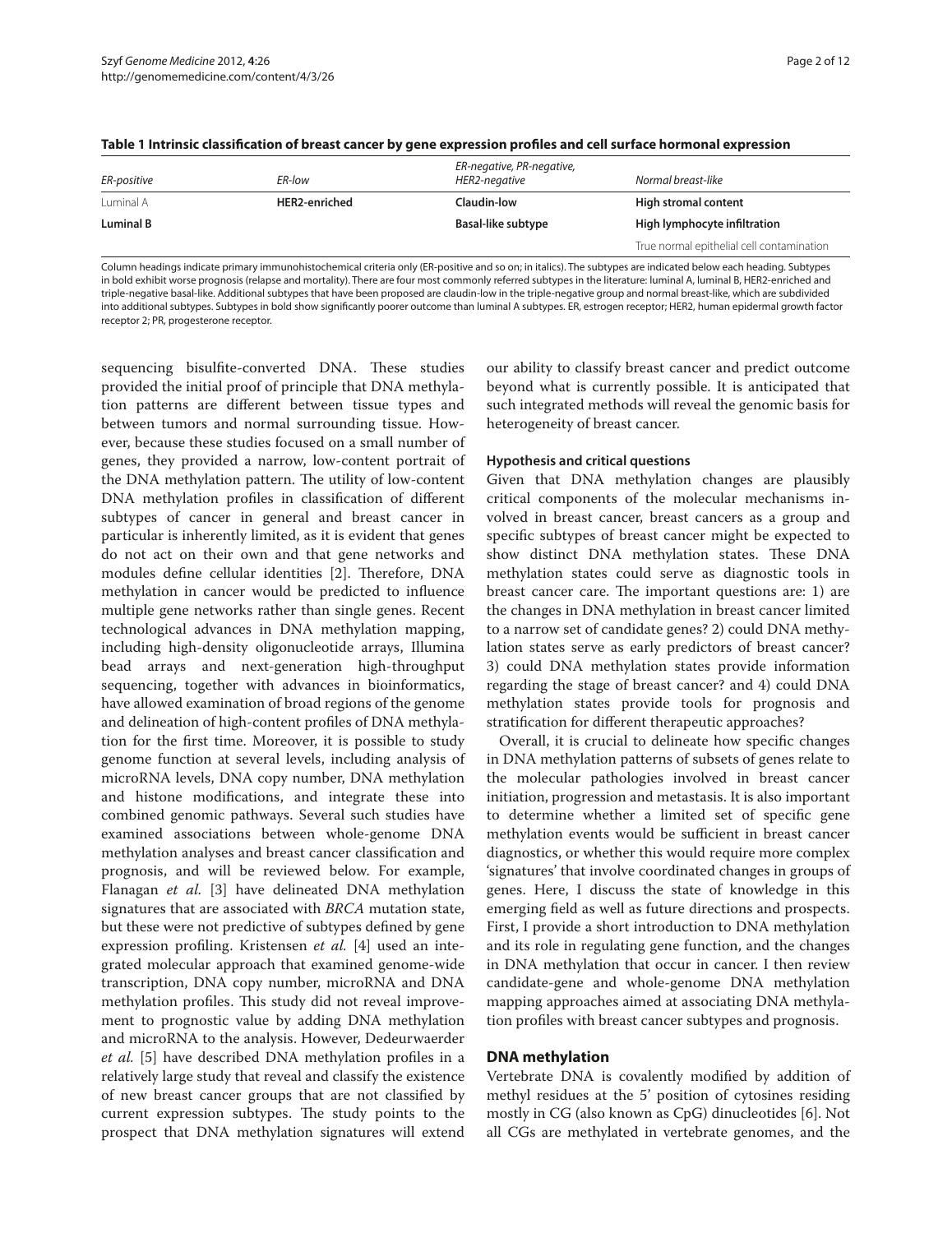distribution of methylated and unmethylated CGs in the genome is tissue-specific, resulting in a cell-specific pattern of DNA methylation [7]. The idea that different cell types have different patterns of methylation was introduced three decades ago [7] and was recently confirmed by whole-genome DNA methylation mapping of differentiating human embryonic stem cells [8].

The DNA methylation reaction is catalyzed by DNA methyltransferases (DNMTs) [9,10]. DNA methylation is unique among all the factors that are involved in programming gene expression because the methyl moiety is a component of the chemical structure of the genome. Thus, a DNA molecule contains, in addition to the ancestral genetic information encoded by the four bases comprising the DNA sequence, a coating of methyl moieties that contains epigenetic information. The genetic information is inherited and copied by the DNA replication enzymatic complex, while the DNA methylation pattern is established during embryonic development by an independent enzymatic process that includes DNMTs and asyet unknown demethylating enzymes and proteins that target DNMTs to specific positions in the genome [6].

Three distinct DNMTs have been identified in mammals. DNMT1 shows preference for hemimethylated DNA *in vitro*, which is consistent with its role as a maintenance DNMT [11,12], an enzyme that copies the DNA methylation pattern from the methylated parental strand to the unmethylated daughter strand during cell division. DNMT3a and DNMT3b are *de novo* DNMTs, as they methylate unmethylated and methylated DNA at an equal rate [13].

Several proteins have been shown to target DNMTs to specific positions in the genome. For example, EZH2, a member of the multi-protein Polycomb complex PRC2/3, which methylates histone H3 at lysine 27, is believed to target DNMTs to specific locations in the genome [14-17]. This relationship between EZH2 and DNMT is thought to be important in the methylation of tumor suppressor genes in cancer [14-17]. URHF1 targets the maintenance DNMT1 to hemimethylated DNA generated during DNA replication and is required for the copying of the DNA methylation pattern from the template to the daughter DNA strand [18,19]. The binding of transcription factors to specific DNA sequences is also important in targeting or preventing DNA methylation during development, as has been suggested previously [20,21] and confirmed recently [22]. Early candidate-gene approaches and recent genome-wide approaches for measuring DNA methylation are described in Box 1.

## **DNA methylation and its role in programming gene expression**

DNA methylation patterns in vertebrates are distinguished by their correlation with chromatin structure.

Active regions of the chromatin, which enable gene expression, are associated with hypomethylated DNA, whereas hypermethylated DNA is packaged in inactive chromatin [23]. It has been known for more than three decades that DNA methylation in regulatory regions such as promoters and enhancers can silence gene expression and that there is an inverse correlation between gene expression and DNA methylation in promoters [7]. Recent whole-genome approaches have also revealed that promoters of vertebrate genes are generally devoid of DNA methylation and that overall there is an inverse correlation between promoter DNA methylation and gene expression [24].

Two important mechanisms for inhibition of gene expression by promoter DNA methylation are well established. First, methylcytosine residues in the recognition elements of transcription factors block their binding, resulting in reduced transcriptional activity [25,26]. A second mechanism involves recruitment of methylated DNA binding domain (MBD) proteins to methylated cytosines in promoters [27]. MBDs recruit histonemodifying complexes containing histone deacetylases (HDACs), such as the NurD complex, and histone methyltransferases (HMTases) to promoters, resulting in an inactive chromatin configuration around the genes [28]. It is also emerging that gene bodies of actively transcribed genes are more methylated than gene bodies of silent genes [24,29,30]. The regulatory role of gene-body methylation is unclear but if indeed it has a role in gene regulation, gene bodies should also be of interest for DNA-methylation-based diagnostics. Gene bodies have attracted almost no attention in the mapping of cancer methylomes and this might need to change.

#### **DNA methylation and human disease**

It is likely that all common human diseases involve changes in gene expression. Genes act to shape normal physiology through interacting networks and functional circuitries [31]. If indeed DNA methylation is involved in stable regulation of gene expression, it then makes sense that changes in DNA methylation would be detected in human disease. Aberrations in DNA methylation have been reported in schizophrenia [32-34], lupus [35-37] and type II diabetes [38-42] and have been proposed to be involved in cardiovascular disease [38,43,44].

However, changes in DNA methylation associated with human disease are just associations, and it is unclear whether these changes are causal or not. It is extremely difficult to demonstrate a causal relationship between differential DNA methylation and the pathobiology. Nevertheless, the plausibility of a causal relationship is increased in particular examples by additional lines of evidence. In systemic lupus erythematosus (lupus) patients, T-cell DNA is hypomethylated relative to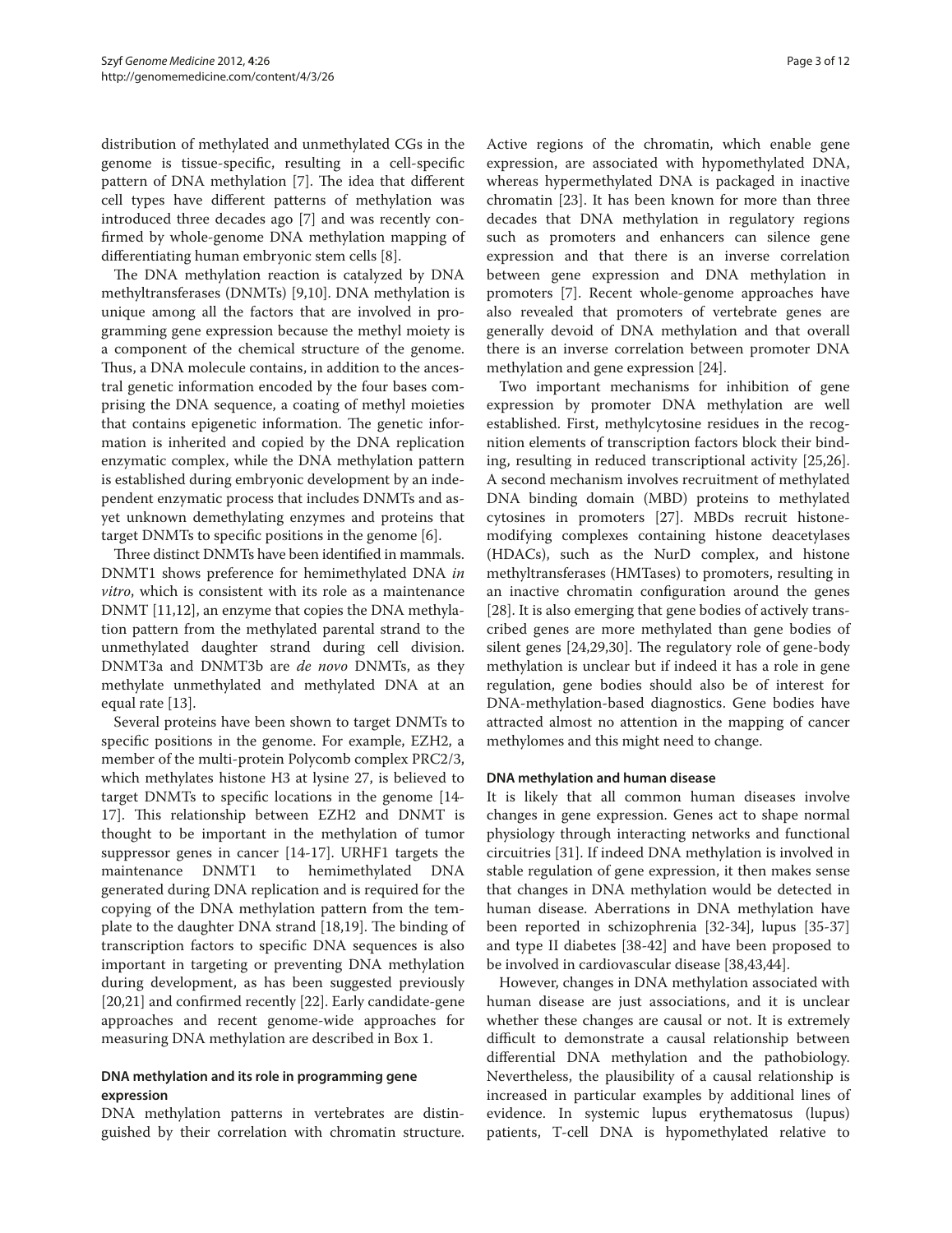### **Box 1 Methods for measuring DNA methylation: from candidate-gene approaches to whole-genome methods**

Many of the first principles of DNA methylation and its involvement in cancer were derived from the analysis of the DNA methylation state of a limited number of genes. The first method that allowed studies of DNA methylation used methylation-sensitive bacterial restriction enzymes and their methylation-insensitive isoschizomers (enzymes that cleave the same sequence). The most commonly used enzymatic pair is *MspI* and its isoschizomer *HpaII* [103]. Southern blotting and hybridization with gene-specific probes first enabled studies of the state of methylation of specific regions in the genome. Later, bisulfite treatment was used to convert unmethylated cytosine residues to uracil residues, while methylated cytosines were protected from bisulfite conversion. The bisulfite treatment therefore creates a sequence difference between methylated and unmethylated cytosines. Specific regions in the genome are then amplified using gene-specific primers and PCR and the fragments are cloned and sequenced [104,105].

Several technological advances have enabled the extension of these initial studies of several genes to genome-wide mapping. Highdensity oligonucleotide arrays combined with different methods for enrichment of methylated DNA have enabled studies of DNA methylation states of broad regions of the genome. Several methods for enriching methylated DNA have been developed, including immunoprecipitation with methylated cytosine antibodies [106] or capturing methylated DNA with methylated DNA binding domain proteins [83]. Illumina has introduced the bead array platforms, which have allowed interrogation of the state of methylation of thousands of CGs concurrently [107]. Current arrays can examine up to 450,000 CG sites [108]. The current Illumina 450K technology combines two methods of differentiating the methylated from unmethylated alleles, the original Infinium I assay used with the 27K arrays and Infinium II assays. While the Infinum I assay differentiates between the methylated and unmethylated alleles by differential hybridization to methylated (C) or unmethylated (U) versions of the beads followed by fluorescent single base extension, the Infinum II assay uses a common oligo on bead primer for both the methylated and unmethylated alleles followed by differential fluorescent nucleotide base extension across a methylated (C) or unmethylated (T) CG site in the sample template.

High-throughput genome sequencing of bisulfite-treated DNA has enabled the mapping of cancer methylomes genome-wide [8]. This method is still costly and unfeasible for high-throughput DNA methylation profiling. However, a limited number of studies have provided important insights into the organization of the cancer epigenome. For example, a recent study used shotgun bisulfite genome sequencing for three colorectal cancers and matched normal colonic mucosa and described large hypomethylated blocks of DNA in these cancers [59].

There are strengths and weaknesses to each of these genome-wide methods. Antibody-enrichment-based methods such as methylated DNA immunoprecipitation (MeDIP) are not biased towards CG sequences and will immunoprecipitate DNA that contains methylated CGs and methylated cytosines in other dinucleotide sequences. In addition, this method does not require bisulfite conversion of DNA and therefore avoids biases in amplification of bisulfite-converted DNA that could dramatically affect results for samples that usually contain a mixture of methylated and unmethylated sequences [109]. MeDIP methods are extremely effective when a small fraction of the population of cells is methylated, because the method focuses on the methylated DNA population and measures the change in this population. This is particularly important in cancer given that DNA methylation patterns in tumors and other tissues are heterogeneous [59]. Other methods based on bisulfite conversion measure both methylated and unmethylated DNA and lose sensitivity when the percentage of cells whose DNA is methylated in a certain region is lower than the noise-to-signal ratio of the method. For example, a change in methylation from 1% to 2% will theoretically generate a duplication of the signal size by MeDIP approaches and be easily detected, but a methylation change of 1% in a range from 0% to 100% will be within the noise range of pyrosequencing or bisulfite mapping. The main disadvantage of MeDIP is that it provides an overall average of the state of methylation but does not provide information at single base resolution.

Illumina bead arrays and high-throughput sequencing provide information at single base resolution but are potentially confounded by bias in amplification of mixtures of methylated and unmethylated bisulfite-converted DNA. The extent of the bias varies from region to region, confounding interpretation of the data. Although altering the temperature of amplification could reduce the bias in specific regions [109], this is not currently feasible in a whole-genome approach as the optimal temperature of amplification differs from region to region. Illumina bead arrays are also limited in representation of CGs and biased towards CG dinucleotides.

normal controls; demethylating drugs such as hydralazine and procainamide reduce T-cell DNA methylation and also induce autoreactivity in culture and lupus symptoms in humans [45], which is consistent with a causal link between demethylation and the lupus phenotype. In addition, genes that are differentially methylated in lupus are known or suspected to be involved in pathobiology of the disease from other lines of study. Genes encoding interleukin-4 and interleukin-6 are demethylated in T cells from lupus patients and are also activated and demethylated in normal T cells following treatment with the demethylating drug

5-azacytidine [46]. A recent whole-genome approach was used to map differential DNA methylation profiles in pancreatic islets from type II diabetes patients and non-diabetic donors. Differentially methylated regions were uncovered in 254 genes in diabetic islets. A fraction of these genes also showed concordant transcriptional changes, suggesting a function for these DNA methylation differences. A biocomputational analysis of the functional pathways involving these genes revealed pathways implicated in β-cell survival and function, supporting a role for these DNA methylation changes in the disease [42].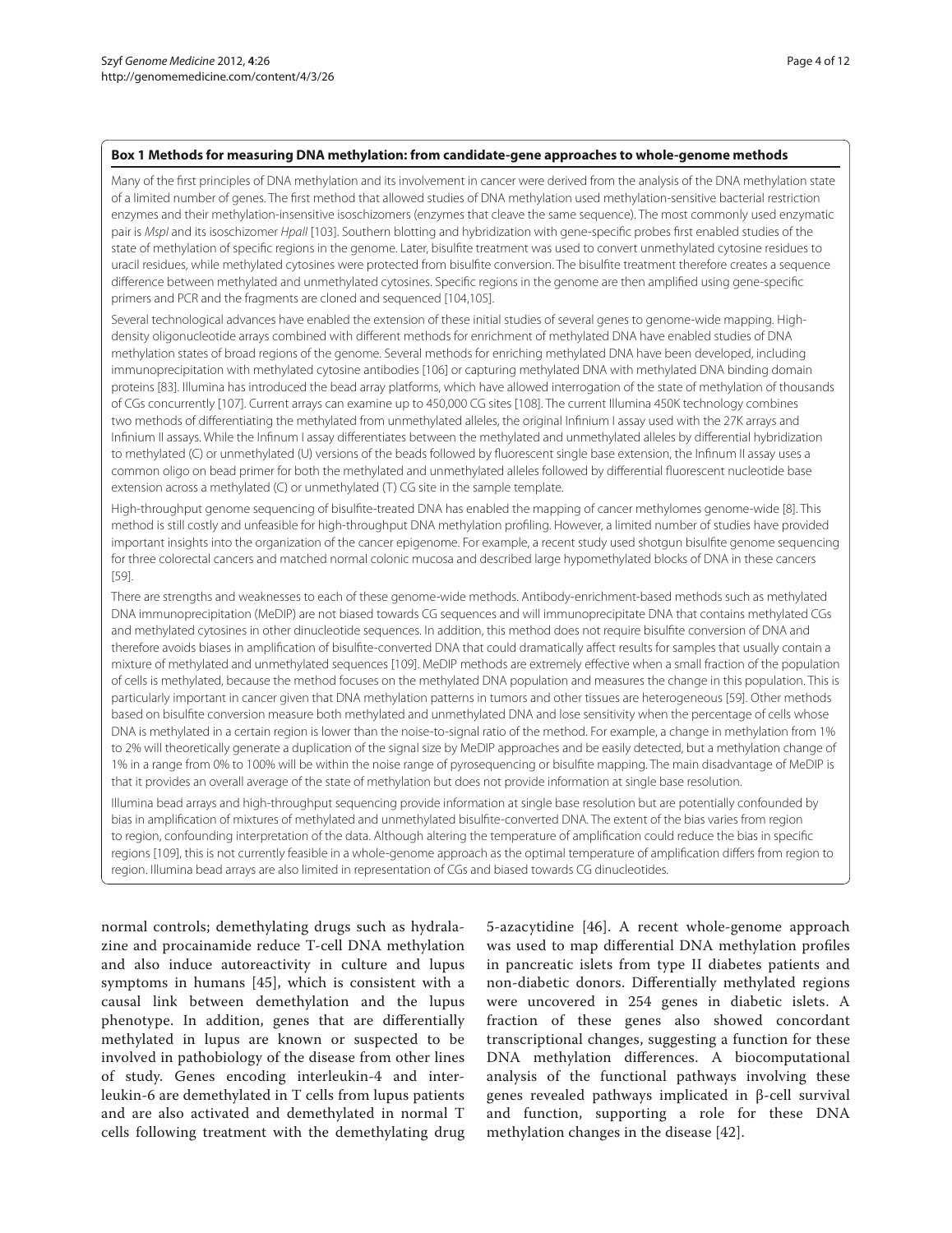DNA methylation serves as a mechanism that provides different functions to identical sequences. A clear example is parental imprinting of genes, whereby an allele of a gene that was paternally inherited has a different DNA methylation state and expression from the allele that was maternally inherited [47-49]. Several human disease states, such as Prader-Willi syndrome (deletion or absence of a paternal contribution to chromosome 15q11-q13), Angelman syndrome (absence of a normal maternal copy of the same region) and Beckwith-Wiedemann syndrome (deregulated parental imprinting by DNA methylation of chromosome 11p15) [50] involve disruption of parental imprinting, providing perhaps the strongest evidence for a causal link between aberrations in DNA methylation and human disease. Loss of imprinting (LOI) in chromosome 11p15 is associated with several cancers, including Wilms tumor [51]. Furthermore, LOI of specific genes in this region has been associated with different cancers; LOI of *H19* (which encodes a long non-coding RNA) is associated with lung cancer [52] and hepatoblastoma [53], and LOI of *IGF2* (which encodes insulin-like growth factor 2) and *H19* is associated with cervical cancer [54].

#### **DNA methylation and cancer**

Cancer was the first group of diseases to be associated with DNA methylation and to be considered for DNAmethylation-targeted therapeutics, and it serves as a prototype for determining the role of DNA methylation and DNA-methylation-targeted therapeutics in other diseases [55]. Several types of aberration in DNA methylation and in the proteins involved in DNA methylation occur in cancer: hypermethylation of tumor suppressor genes, aberrant expression of DNMT1 and other DNMTs, and hypomethylation of unique genes and repetitive sequences [56-58]. Silencing of tumor suppressor genes by DNA methylation provides a powerful molecular mechanism by which DNA methylation can trigger cancer, and also provides a rationale for therapeutics aimed at inhibition of DNA methylation and reexpression of silenced tumor suppressor genes. Recent genome-wide studies suggest that not only high-density CG islands but also regions of lower CG density near islands, termed shores, are differentially methylated in several cancers, and that the same regions are differentially methylated between tissues, suggesting a role for these regions in defining tissue specificity of gene function [59].

DNA methylation of tumor suppressor genes has been the focus of numerous studies that have aimed to identify DNA methylation biomarkers of cancer. However, it is becoming clear that hypomethylation is equally important, because critical genes for cancer growth and metastasis are hypomethylated in cancer [60-63]. DNA demethylation has an important role in cancer by turning on the expression of pro-metastatic genes, such as the heparanase gene [60], *MMP2* (which encodes matrix metalloproteinase-2) [61] and *uPA* (which encodes urokinase plasminogen activator) [62]. We have recently delineated the DNA hypomethylation landscape of liver cancer. My colleagues and I [63] showed that there is an equal number of genes that are demethylated and hypermethylated in hepatocellular carcinoma in comparison with surrounding normal liver tissue. The hypomethylated genes are clustered in broad genomic regions, suggesting a high level of organization of demethylation in liver cancer. Functional biocomputational analysis of the hypomethylated genes suggests that they are involved in functions relating to cell growth, invasion and metastasis [63]. A causal role for demethylation in cancer metastasis is supported by the fact that treatment of nonmetastatic breast cancer cells with demethylating agents increases their invasiveness [64,65], and that treatment of invasive breast cancer and liver cancer cell lines with agents that reverse demethylation results in inhibition of invasiveness and metastasis [62,63]. A recent genomewide approach involving bisulfite mapping of several colorectal cancer samples revealed blocks of hypomethylation encompassing half the genome relative to normal colon tissue [59]. Therefore, an interesting question that has important diagnostic implications is whether the hypomethylation state of certain genes is characteristic of a more advanced and metastatic stage of breast cancer and could be of use in breast cancer staging.

## **DNA methylation in breast cancer DNA methylation of candidate genes in breast cancer**

The original concept driving investigation of changes in DNA methylation in diseased states was that limited sets of candidate genes were critical for disease initiation and progression. However, unbiased approaches could potentially reveal new genes and new functional gene networks that are associated with a disease, whereas candidate approaches essentially allow validation of genes that are already known to be involved. Early studies attempting to take advantage of the emerging role of methylation of promoters of tumor suppressor genes in cancer examined whether methylation of specific CGs in tumor suppressor genes correlates with different breast cancer clinical states [66]. Methylation of the p16 tumor suppressor gene was proposed to be an early biomarker for detection of breast cancer [67]. Methylation-specific PCR of six known tumor suppressor genes was used to generate a hypermethylation profile of primary breast tumors, and the methylation states of different genes were found to be significantly associated with several known prognostic factors [68]. However, our current understanding of the functional pathways of gene expression in physiological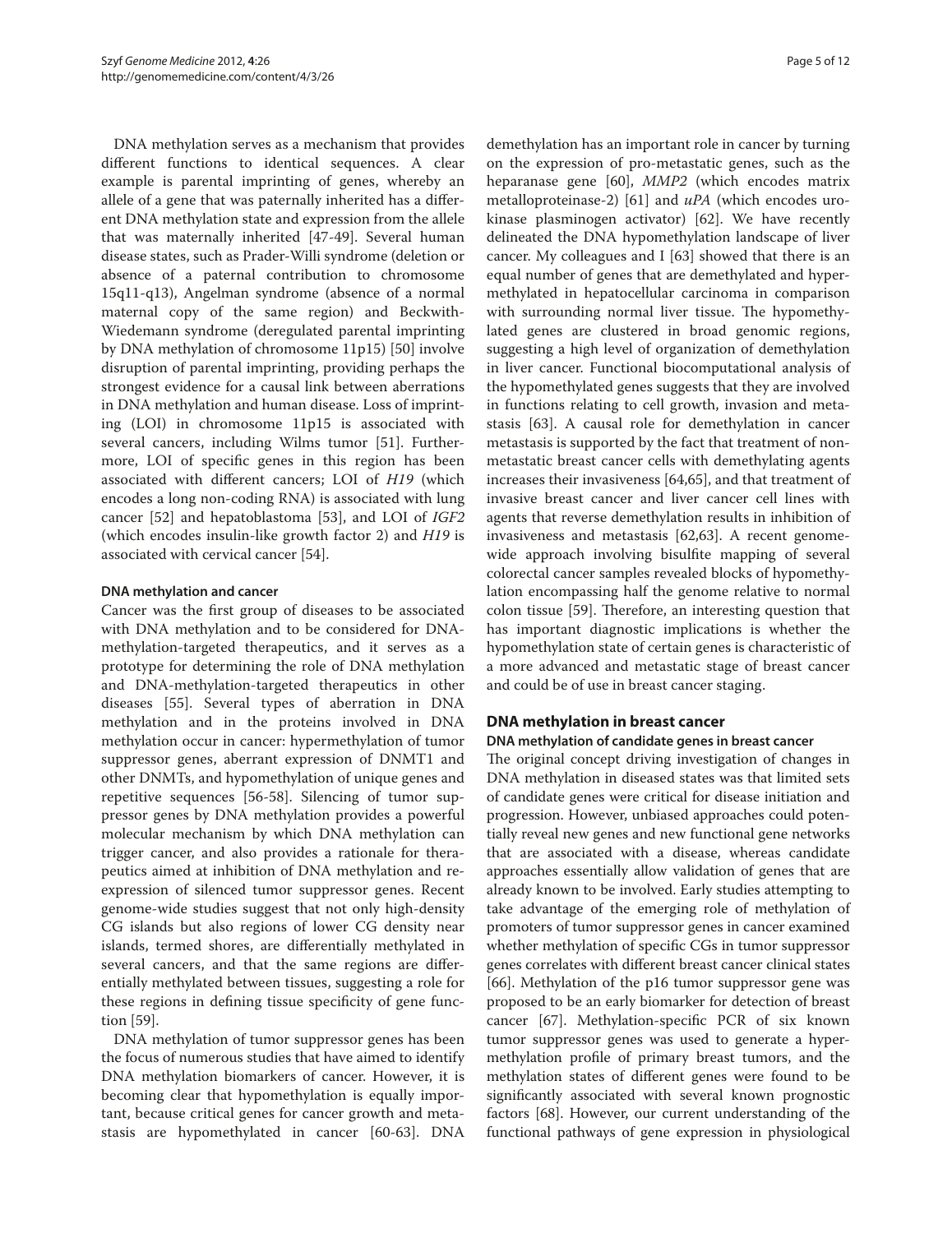and pathological processes suggests that it is highly unlikely that analysis of a few specific CG sites will be sufficient to stage and provide prognostic information on breast cancer with high accuracy and specificity.

## **DNA methylation signatures and early whole-genome approaches**

One of the lessons learnt from gene expression analyses in breast cancer is that the transcription profiles that distinguish breast cancer stages involve coordinated changes in expression of many genes generating a 'signature' that characterizes a stage of disease (Table 1). Transcription signatures have been used in classifying breast cancer, and in differentiating molecular signatures in the primary tumor of breast cancers that metastasize to bone marrow or lymphatic nodes [69]. Expression signatures differentiate tumors with *BRCA1* and *BRCA2* mutations [70], supporting the idea of unique molecular signatures for subtypes of breast cancer. Therefore, it is likely that, similar to transcription profiles, DNA methylation signatures involve multiple coordinate changes in several genes and that specific patterns of DNA methylation across a broader spectrum of genes will be able to differentiate subtypes of breast cancer and their prognosis with high accuracy.

Early methods were sufficiently developed to examine a limited set of genes with bisulfite sequencing, methylation-sensitive PCR or methylation-sensitive restriction enzyme analysis. However, to delineate DNA methylation signatures without bias, whole-genome methods for mapping DNA methylation were required.

Over a decade ago, more comprehensive methods were developed to interrogate a large number of CG islands in either cell lines or tumor samples using differential methylation hybridization. This method used methylation-sensitive restriction enzymes to enrich for methylated DNA fragments, followed by hybridization to CG island arrays (containing 1,000 CG islands). By focusing on CG islands the bias for hypermethylated CG islands was preserved, and the basic assumption remained that the informative DNA methylation event in cancer is hypermethylation of CG islands. A pioneering study by the Huang group [71] used this approach to identify DNA methylation signatures by comparing 28 paired primary breast tumor and normal samples, and to determine whether patterns of specific CG hypermethylation correlate with pathological parameters in the patients analyzed. The study found that the number of CG hypermethylated islands increased with decreased differentiation of the tumors [71]. This was an early demonstration of the potential of broad DNA methylation signatures for differentiating and staging breast cancer. The main caveat of this approach is its bias towards hypermethylation of CG islands.

## **The use of breast cancer cell lines for identification of DNA methylation signatures specific to breast cancer stages**

As an alternative to genome-wide delineation of differentially methylated genes in breast cancer, a pharmacological transcriptome-wide approach has been used to identify novel genes that are putatively hypermethylated in cancer cells. This approach is methodologically biased towards promoters of genes that are hypermethylated in cancer and ignores the hypomethylated genes that are emerging as important players in the advanced metastatic stages [60-62,72-74]. Breast cancer cell lines were treated with 5-aza-cytidine, a demethylating drug, to reveal genes whose expression was induced in response to the drug treatment using expression arrays. It was considered that this broad collection of genes whose expression was induced by a DNA demethylating drug represented a group of genes that are hypermethylated and silenced in breast cancer, and that could be useful for diagnostic and prognostic purposes clinically [75]. This approach, which makes necessary the use of breast cancer cell lines rather than primary tumors for genome-wide discovery, has several caveats. Firstly, demethylating agents could affect gene expression indirectly and by DNA-demethylationindependent mechanisms [76]. Secondly, cells in culture show DNA methylation changes that are different in many instances from the situation *in vivo* [77,78]. For example, in a study by Stefanska *et al.* [63] primary liver cells in culture showed a signature of DNA methylation that was categorically different from that of normal liver, and Fu *et al*. [79] showed distinct expression and DNA methylation patterns of Hedgehog ligands between primary colorectal tumors and colorectal cancer cell lines. Thirdly, although this approach could reveal genes that are potentially broadly methylated in breast cancer, fine demarcation and exquisite phenotyping of breast cancer cell lines is required for a cell-culture-based approach to deliver revealing DNA methylation signatures that differentiate breast cancer subtypes or signatures that have prognostic value.

The use of distinctly phenotyped but highly related breast cancer cell lines for delineating DNA methylation signatures that differentiate and classify breast cancers has recently been reported [80]. A multi-dimensional comprehensive analysis of DNA methylation was performed, using enrichment of differentially methylated regions with methylation-specific restriction sites followed by microarray hybridization and gene expression, and this was repeated more recently by including copy number analysis. The study compared two isogenic MDA-MB-231 breast cancer cell lines, MDA-MB-468GFP and MDA-MB-468GFP-LN (the latter derived from a lymphatic metastasis). This study [81] revealed broad changes in DNA methylation that included both hypomethylation and hypermethylation, and measured their association with gene expression and copy number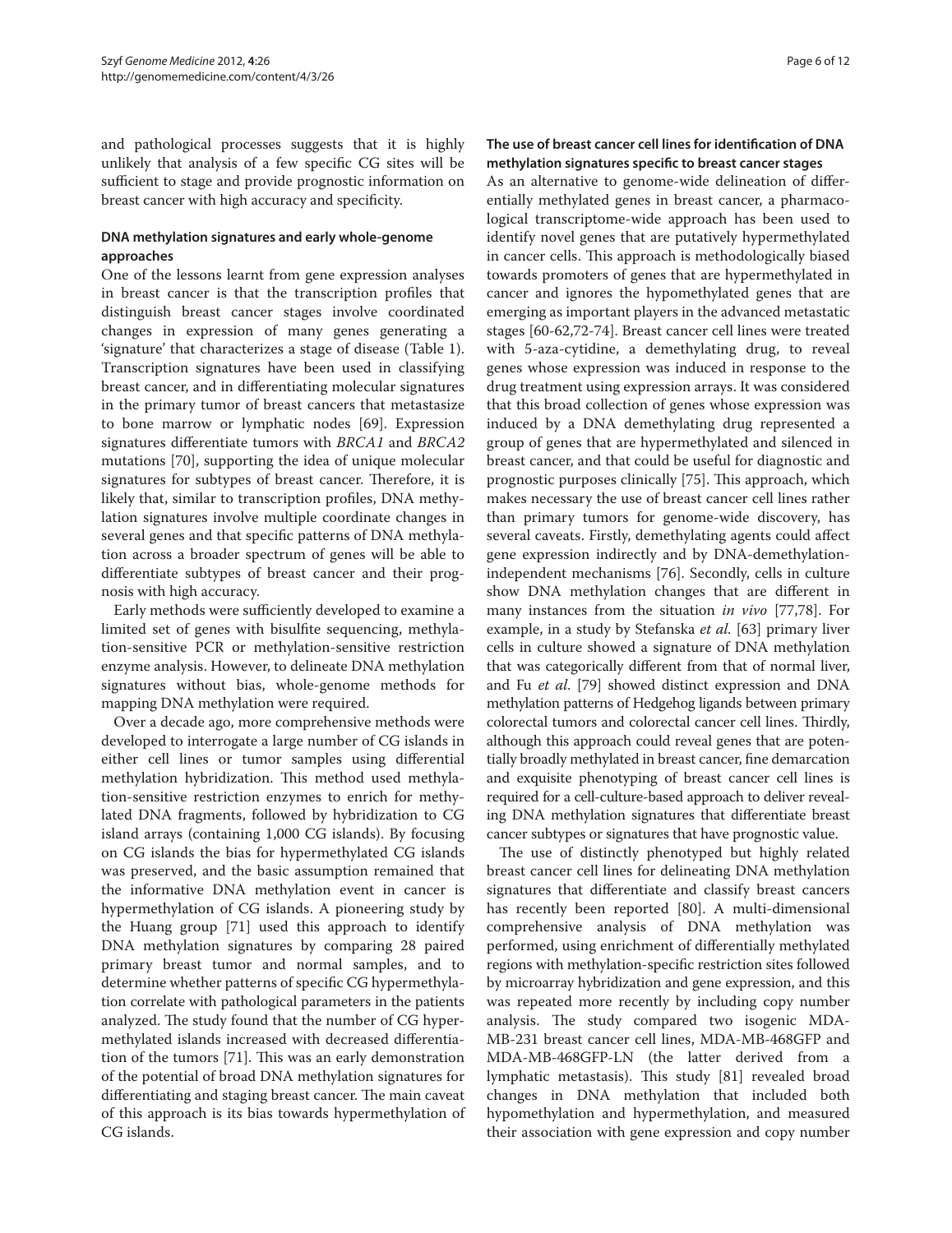variation. The correspondence between some of the hypomethylation and hypermethylation events with gain and loss of copy number suggested a linkage of these two events that needs to be further explored. The changes in DNA methylation were highly organized structurally and functionally; specific networks and functional pathways were affected. These results support the hypothesis that broad signatures exquisitely define variations between closely related breast cancer cells that take a different metastatic course. However, the main caveat, again, of this approach is the use of breast cancer cell lines. It is unclear what fraction of the DNA methylation signature identified *in vitro* will be relevant in primary breast cancer tumors. If this is true *in vivo* as well, such broad signatures could be instrumental in prognosis and have a profound impact on breast cancer care.

A different study [82] examined whether broad DNA methylation, expression and copy number signatures differentiate ER+ and ER- breast cancer cell lines. The study was able to identify a cluster of differentially methylated genes that differentiate ER+ and ER- cells. The relevance of this signature to primary breast cancer was highlighted by the finding in primary tumors of 84 genes that are components of the methylation signature identified in  $ER^+$  cell lines [82]. However, the clinical advantage of these DNA methylation biomarkers over current immunochemical and histopathological methods remains to be tested in larger studies.

Differential DNA methylation of a panel of 15 CG islands was used [83] to define the cellular origin of breast cancer cells, particularly focusing on stem cells. Park *et al*. [83] first determined cancer stem cell phenotype by CD44/ CD24 and ALDH1 immunohistochemistry in 36 luminal A, 33 luminal B, 30 luminal-HER2, 40 HER2-enriched, and 40 basal-like subtypes of breast cancer (Table 1) [83]. They reported that the number of CG island regions that were methylated was different between the subtypes. The basallike subtype was enriched with the CD44+/CD24- and aldehyde dehydrogenase 1-positive (ALDH1+) putative stem cell population. For example, methylation of promoter CG islands was significantly lower in CD44+/CD24-cell+ tumors than in CD44+/CD24-cell- tumors, even within the basal-like subtype, suggesting that DNA methylation could detect the 'stemness' of breast cancers. However, it is unclear whether these differences created a true DNA methylation profile that would increase the accuracy of prognosis or identification of cell of origin beyond the classification achieved by traditional immunohistochemistry [83].

## **The use of current genome-wide methods to delineate stage-specific DNA methylation signatures for staging primary breast cancer**

In recent years several methods have been developed to provide a genome-wide picture of the state of DNA methylation, including: next-generation genome-wide sequencing of bisulfite-converted DNA [8]; methylated DNA immunoprecipitation (MeDIP) followed by either hybridization to high-density oligonucleotide arrays [84] or next-generation sequencing [85]; and dedicated Illumina 27K and 450K arrays [86] that measure the state of methylation of well characterized CG sites distributed in the genome. Although genome-wide sequencing is still prohibitively costly for large population studies, array approaches are being frequently used to delineate DNA methylation signatures of disease states in primary clinical material rather than cell lines. Several studies have used this approach to differentiate breast cancer subtypes and their prognosis. Li *et al.* [87] used 27K arrays in a small sample of  $ER/PR^+$  and  $ER/PR^-$  breast cancer samples, and identified and validated four genes whose DNA methylation was affected by ER/PR status. A similar approach was recently used to identify a group of genes that showed an association with relapse-free survival [88].

Fang *et al.* [80] also used the 27K array to delineate DNA methylation signatures that would differentiate breast cancers based on their metastatic potential. The study first discovered a 'methylator' phenotype, a coordinated methylation of a large group of CG islands in groups of tumors, which they termed 'breast CpG island methylator phenotype' (B-CIMP), and which resembles the previously characterized methylator phenotype in colorectal cancer [89]. The methylator phenotype was associated with low risk of breast cancer metastasis and improved rates of survival independently of other known breast cancer prognostic markers, such as  $ER^*$  status. This provides strong evidence for the potential of DNA methylation signatures to prognostically differentiate breast cancers beyond current classifications.

These results have important implications for further development of DNA methylation signature biomarkers and epigenetic cancer therapeutics and highlight the importance of genome-wide and unbiased approaches for DNA methylation mapping in breast cancer. Firstly, this study by Fang *et al*. [80] in primary tumors provides strong support to studies from my laboratory [62,90] that proposed that DNA hypomethylation is a driving force in breast cancer metastasis. It further highlights the importance of DNA hypomethylation markers in molecular diagnosis of aggressive breast cancers. The study also illustrates how DNA methylation signatures could have important therapeutic implications in guiding the use of epigenetic drugs in anticancer therapy [91]. It supports the conclusion that the use of hypomethylating drugs exclusively might exacerbate rather than cure cancer by unleashing the expression of hypermethylated pro-metastatic genes and converting nonaggressive breast cancers to highly metastatic aggressive tumors with low survival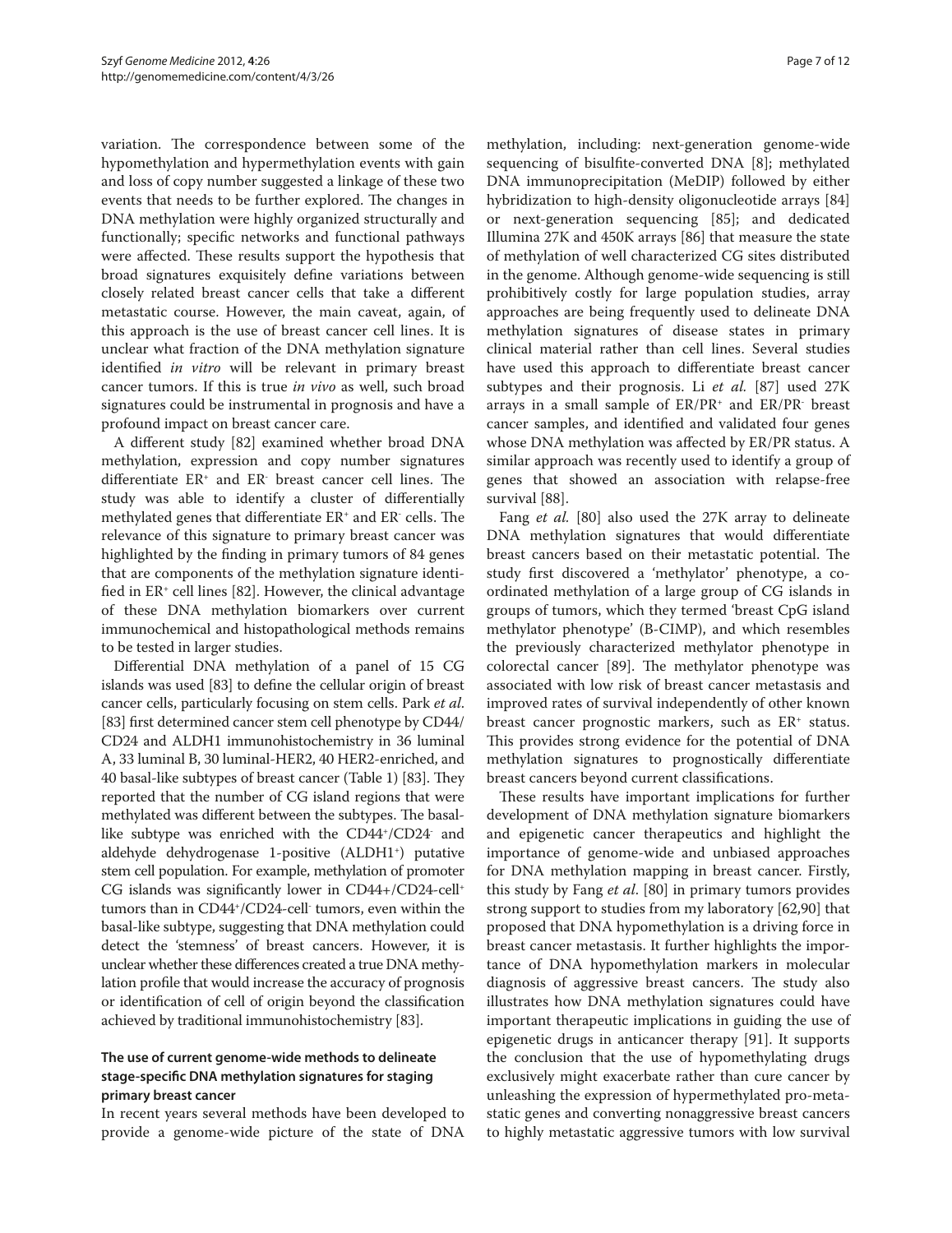prognosis [64,92]. These data are consistent with our data in primary liver cancer that showed extensive hypomethylation in advanced liver cancer [74]. The genes whose promoters were demethylated in liver cancer were mainly involved in cell growth, cell adhesion and communication, signal transduction, mobility and invasion, functions that are essential for cancer progression and metastasis [74].

The use of genome-wide approaches and a larger number of breast cancer samples and controls in the past 2 years has enabled further investigation of the classification and prognostic value of DNA methylation profiles in breast cancer. More interestingly, recent studies suggest that DNA methylation profiling might provide information on the cellular origin of cancer cells in a breast tumor, as well as the microenvironment, particularly the immune cell types, that are present in the tumor [93].

Related to this, a distinct profile of T cell subtype gene expression could be detected in mixed populations of tumors and stroma [4]. Kristensen *et al*. [4] used an integrated approach termed 'Pathway Recognition Algorithm using Data Integration on Genomic Models' (PARADIGM), integrating DNA methylation and microRNA profiling with mRNA expression and DNA copy number. The analysis was conducted on approximately 110 breast carcinomas and then the PARADIGM clusters derived from the discovery sample set were tested in two other breast cancer cohorts [4]. The authors identified key tumor and stromal signatures in the mixed tumor-stroma samples, suggesting that it is possible to obtain informative stromal molecular signatures without dissecting the stromal cells. This would simplify the diagnostic protocol. In addition to molecular signatures that classify breast cancer cell subtypes, they found a chronic inflammatory signature in all breast cancers. The strongest predictor of good outcome was a high T-helper 1 (Th1)/cytotoxic Tlymphocyte signature, in contrast to a Th2 signature. The PARADIGM clustering seems to expand classification beyond traditional immunohistochemistry, as a distinction was found between two clusters within luminal A breast cancer (called the PDGM3 and PDGM4 clusters) and luminal B breast cancer (PDGM4) clusters. However, although the differential DNA methylation profiles were mapped onto functional pathways that were identified by gene expression analysis, the authors did not demonstrate that adding DNA methylation profiling improved the prognostic value of the PARADIGM clusters over using mRNA expression and copy number variation [4].

Flanagan *et al.* [3] used a MeDIP approach to determine whether genome-wide DNA methylation profiles would predict tumor mutation status and intrinsic subtypes. Although DNA methylation profiles predicted tumor subtypes with some estimated error rates, they did not accurately predict the intrinsic subtypes defined by gene expression [3]. A distinct subgroup of BRCAx tumors defined by methylation profiles was identified, supporting the hypothesis that DNA methylation profiling might expand subtype classification beyond mutation analysis.

DNA methylation profiling will become important for breast cancer diagnosis and prognosis only if it provides additional classification value to other currently used methods, namely immunohistochemistry and mRNA expression analysis. A recent detailed whole-genome DNA methylation analysis by Dedeurwaerder *et al.* using the Illumina 27K arrays [93,94] suggests that DNA methylation profiling might expand current classifications of breast cancer subtypes. The analysis of 248 breast cancer tumor samples, comprising a 'main set' of 123 samples (4 normal and 119 infiltrating ductal carcinomas (IDCs)), and a 'validation set' of 125 samples (8 normal and 117 IDCs), revealed an immune 'signature' in a mixed tumor stromal population, as also reported by Kristensen *et al.* [4]. DNA methylation profiles revealed six classes, three of which defined new groups that were not classified by expression subtypes, and these might reflect different cells of origin [94]. However, the sample size of the main set was too small to allow investigation of the prognostic value of these methylation classes.

#### **Clinical testing**

DNA methylation is cell-type-specific [7]. Given that it is considered that molecular changes in cancer occur in the cancer cell, it is anticipated that changes in DNA methylation that characterize the cancer stage will be limited to the cancerous cell. This hypothesis, if true, would in practice limit DNA methylation diagnostics to biopsies rather than fluid samples. Carefully designed clinical studies will be needed to determine whether DNA methylation signatures can form the basis of more accurate and specific diagnostic and prognostic tests than currently available histopathological tools and immunochemical tests. Another important area in which DNA methylation signatures in biopsies might be of value is in stratifying patients for therapy and predicting therapeutic outcomes.

#### **Blood-based tests**

If indeed DNA methylation signatures are informative only in tumor sample biopsies, this limits the utility of such markers for use in routine follow-up and population-wide early screening. Biopsies are invasive, so it is highly unlikely that they will become part of a routine screening procedure. Moreover, even in breast cancer patients, biopsies are not applicable for routine follow-up following surgery and particularly when there is no visible tumor growth. Noninvasive methods are essential for early prediction and follow-up of therapeutic response following surgery.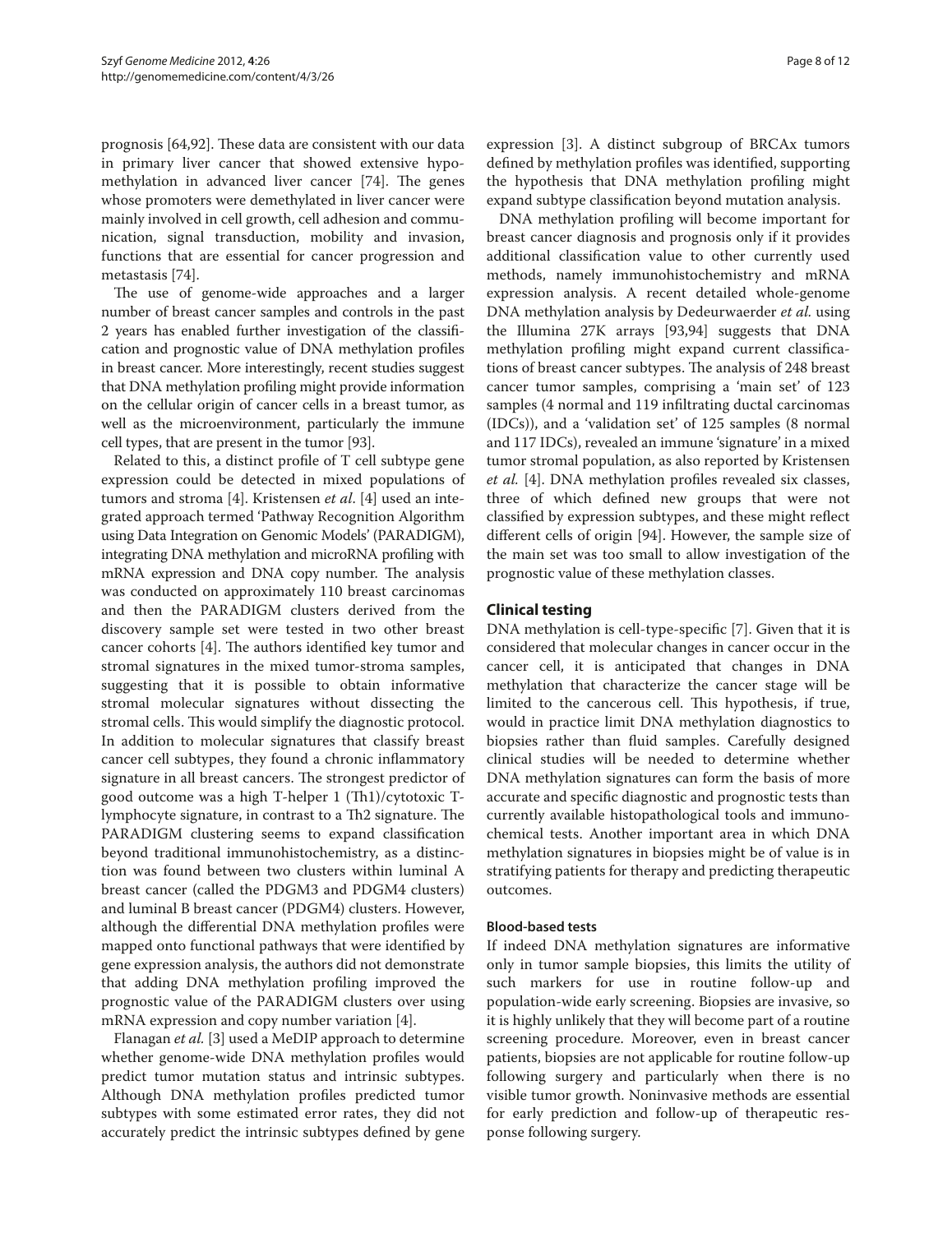Nevertheless, it is possible that circulating tumor cells display DNA methylation signatures that are reflective of the state of methylation in the tumor mass. Informative breast cancer DNA methylation signatures in tumor cells found in blood would be extremely important in early screening, diagnosis, staging and follow-up of treatment, and there is increased interest in their potential clinical importance. An important area of research is DNA methylation mapping of circulating tumor cells to identify DNA methylation signatures of breast cancer in these circulating cells. The initial focus has been on hypermethylated genes that are characteristic of many cancers.

Jing *et al*. [95] recently tested a CIMP in serum from 50 sporadic breast cancer (SBC) patients and paired controls, by examining the state of methylation of CG sites in 10 genes known to be methylated in cancer using methylation-specific PCR. CIMP was found to be more prevalent in serum from SBC patients than controls, the methylation rate was 92% (46/50) at least in one gene in SBC, and serum from only four patients showed no methylation of any of the ten genes. This study demonstrated that it is possible to identify changes in DNA methylation in serum from breast cancer patients. It also showed that a combination of methylated genes provided high specificity and sensitivity markers for breast cancer as well as prognostic value, as CIMP+ status in serum was associated with a relative risk of recurrence of 8.6.

In another study, Radpour *et al*. [96] focused on ten candidate genes and investigated two cohorts: a first cohort with 36 plasma samples from breast cancer patients and 30 plasma samples from healthy controls, and a second cohort of 60 triple matched samples (cancerous tissue, and matched normal tissue and serum samples) from 20 patients with non-familial breast cancer. Seven of the genes showed concordant methylation in serum and tumor tissue from the same patient. This supports the hypothesis that serum DNA is derived from and accurately reflects the DNA methylation profile of the primary tumor. A panel of eight genes out of the ten studied was proposed as a highly specific and sensitive test for breast cancer [96]. Furthermore, methylation of particular genes was associated with particular clinical parameters. It is unclear whether this specific set of DNA methylation biomarkers provides any early predictive or prognostic value, and further and more extensive studies are required. Nevertheless, these recent studies suggest that there is potential for using blood samples to detect DNA methylation markers in breast cancer.

#### **Conclusions and future directions**

DNA methylation states are involved in long-term gene expression programming of cell-type identity and are therefore exquisite descriptors of the functional state of a cell. The differences in DNA methylation between cell types involve multiple genes that are components of functional gene networks. Therefore, it is reasonable to consider that cancer cells might have a unique profile of DNA methylation that reflects not only their identity as tumor cells, but also will differentiate between tumor stages and predict clinical outcomes and response to therapy. Early attempts to discover breast cancer DNA methylation markers focused on a shortlist of candidate genes and were highly biased towards DNA hypermethylation of CG islands in tumor suppressor genes. The advent of genome-wide methods for DNA methylation mapping should allow us to delineate comprehensive and unbiased high-definition DNA methylation signatures that could provide accurate classification of breast cancers. Such maps might be used in prognosis, prediction of therapeutic outcomes and stratification for different treatment strategies. Several studies have supported the prospect that DNA methylation signatures can be effective diagnostic markers. However, the data so far are very limited and the predictive value of the small number of DNA methylation signatures that have been identified is unclear. Several studies were limited to different breast cancer cell line manipulations and only few studies have looked at a sizeable number of genes in primary tumors. The critical challenge is to derive high-quality DNA methylation signatures that are confirmed in prospective studies as specific and sensitive predictors of clinical outcome and therapeutic responses. An additional question is to determine whether DNA methylation signatures would provide advantages over current histopathological and immunochemical methods.

It will be particularly important to develop noninvasive molecular markers for breast cancer. Preliminary studies suggest that circulating tumor DNA in plasma samples bear tumor-specific DNA methylation markers that provide potential molecular markers for breast cancer. It is so far unknown whether blood-based DNA methylation markers have prognostic or early predictive value, specifically in follow-up of response to therapy. Furthermore, the DNA methylation signatures of the earliest transition into a transformed state are unknown; if such DNA methylation signatures exist, they could provide early molecular markers of breast cancer, especially if found in serum DNA.

RNA transcription profiles have been used in breast cancer molecular diagnosis [70,97-102]. DNA methylation markers potentially have several advantages over transcription profiles as diagnostic tools in breast cancer. Firstly, DNA is a robust clinical material and could be preserved under harsh conditions, including incubation in serum, whereas RNA is a highly labile material. Secondly, DNA methylation profiles represent a stable long-term programming of the genome, whereas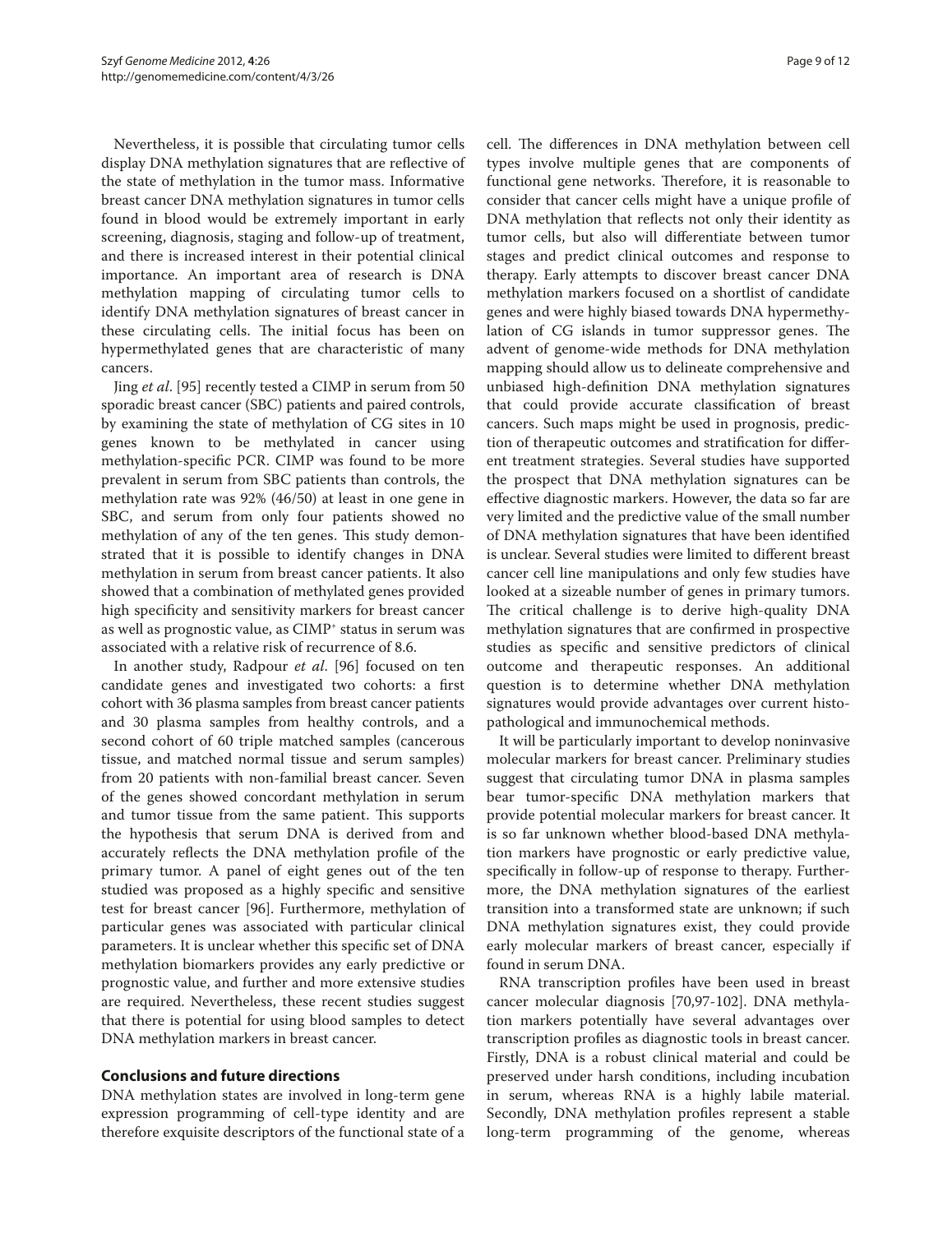transcription assays provide a snapshot of the transcription activity at a specific time point and in response in part to transient signals. It is therefore anticipated that the noise-to-signal ratio should be significantly lower for DNA methylation signatures, which constitute a stable definition of the molecular state of a cell. The limited data that are available, the advent of genome-wide methods for DNA methylation mapping and the emerging understanding of the cardinal role of DNA methylation in controlling cell-type-specific genome function support continuing studies in this emerging area and provide reasons for optimism that DNA methylation markers could serve as exquisite molecular markers for prediction, prognosis and follow-up of breast cancer therapy.

#### **Abbreviations**

ALDH, aldehyde dehydrogenase; BRCA, breast cancer gene; CIMP, CpG island methylator phenotype; DNMT, DNA methyl transferase; ER, estrogen receptor; EZH2, Enhancer of Zeste 2; HER2, human epidermal growth factor receptor 2; IDC, infiltrating ductal carcinomas; MeDIP, methylated DNA immunoprecipitation; MBD, methylated DNA binding domain; PARADIGM, Pathway Recognition Algorithm using Data Integration on Genomic Models; PR, progesterone receptor; PRC1, Polycomb group repressive complex; SBC, sporadic breast cancer.

#### **Acknowledgements**

Studies in the author's laboratory were supported by grants from the Canadian Institute for Health Research, the National Cancer Institute of Canada, grants from Ministère du Développement Économique, de l'Innovation et de l'Exportation (MDEIE) program of the Government of Quebec (No. 215004), the Sackler Program in Epigenetics and Psychobiology at McGill University and the Canadian Institute for Advanced Research.

#### **Competing interests**

The author declares that there are no competing interests.

#### Published: 30 March 2012

#### **References**

- Perou CM, Børresen-Dale AL: Systems biology and genomics of breast cancer. *Cold Spring Harb Perspect Biol* 2011, 3:a003293.
- Costanzo M, Baryshnikova A, Myers CL, Andrews B, Boone C: Charting the genetic interaction map of a cell. *Curr Opin Biotechnol* 2011, 22:66-74.
- 3. Flanagan JM, Cocciardi S, Waddell N, Johnstone CN, Marsh A, Henderson S, Simpson P, da Silva L, Khanna K, Lakhani S, Boshoff C, Chenevix-Trench G: DNA methylome of familial breast cancer identifies distinct profiles defined by mutation status. *Am J Hum Genet* 2010, 86:420-433.
- 4. Kristensen VN, Vaske CJ, Ursini-Siegel J, Van Loo P, Nordgard SH, Sachidanandam R, Sørlie T, Wärnberg F, Haakensen VD, Helland A, Naume B, Perou CM, Haussler D, Troyanskaya OG, Børresen-Dale AL: Integrated molecular profiles of invasive breast tumors and ductal carcinoma in situ (DCIS) reveal differential vascular and interleukin signaling. *Proc Natl Acad Sci USA* 2012, 109:2802-2807.
- Dedeurwaerder S, Desmedt C, Calonne E: Largest ever DNA methylation dataset for breast cancer completed. *Expert Rev Mol Diagn* 2011, 11:470. 6. Razin A, Riggs AD: DNA methylation and gene function. *Science* 1980, 210:604-610.
- 7. Razin A, Szyf M: DNA methylation patterns. Formation and function. *Biochim Biophys Acta* 1984, 782:331-342.
- 8. Lister R, Pelizzola M, Dowen RH, Hawkins RD, Hon G, Tonti-Filippini J, Nery JR, Lee L, Ye Z, Ngo QM, Edsall L, Antosiewicz-Bourget J, Stewart R, Ruotti V, Millar AH, Thomson JA, Ren B, Ecker JR: Human DNA methylomes at base resolution show widespread epigenomic differences. *Nature* 2009, 462:315-322.
- 9. Adams RI, Turnbull J, Smillie Ej, Burdon Rh: DNA methylation in nuclei and studies using a purified DNA methylase from ascites cells. In *Post-synthetic Modification of Macromolecules.* Edited by Antoni F, Farago A. Amsterdam: North-Holland; 1975: 39-48*.*
- 10. Jeltsch A: Molecular enzymology of mammalian DNA methyltransferases. *Curr Top Microbiol Immunol* 2006, 301:203-225.
- 11. Gruenbaum Y, Cedar H, Razin A: Substrate and sequence specificity of a eukaryotic DNA methylase. *Nature* 1982, 295:620-622.
- 12. Stein R, Gruenbaum Y, Pollack Y, Razin A, Cedar H: Clonal inheritance of the pattern of DNA methylation in mouse cells. *Proc Natl Acad Sci U S A* 1982, 79:61-65.
- 13. Okano M, Xie S, Li E: Cloning and characterization of a family of novel mammalian DNA (cytosine-5) methyltransferases. *Nat Genet* 1998, 19:219-220.
- 14. Fuks F, Burgers WA, Brehm A, Hughes-Davies L, Kouzarides T: DNA methyltransferase Dnmt1 associates with histone deacetylase activity. *Nat Genet* 2000, 24:88-91.
- 15. Rountree MR, Bachman KE, Baylin SB: DNMT1 binds HDAC2 and a new co-repressor, DMAP1, to form a complex at replication foci. *Nat Genet* 2000, 25:269-277.
- 16. Fuks F, Hurd PJ, Wolf D, Nan X, Bird AP, Kouzarides T: The methyl-CpG-binding protein MeCP2 links DNA methylation to histone methylation. *J Biol Chem*  2003, 278:4035-4040.
- 17. Viré E, Brenner C, Deplus R, Blanchon L, Fraga M, Didelot C, Morey L, Van Eynde A, Bernard D, Vanderwinden JM, Bollen M, Esteller M, Di Croce L, de Launoit Y, Fuks F: The Polycomb group protein EZH2 directly controls DNA methylation. *Nature* 2006, 439:871-874.
- 18. Bostick M, Kim JK, Estève PO, Clark A, Pradhan S, Jacobsen SE: UHRF1 plays a role in maintaining DNA methylation in mammalian cells. *Science* 2007, 317:1760-1764.
- 19. Sharif J, Muto M, Takebayashi S, Suetake I, Iwamatsu A, Endo TA, Shinga J, Mizutani-Koseki Y, Toyoda T, Okamura K, Tajima S, Mitsuya K, Okano M, Koseki H: The SRA protein Np95 mediates epigenetic inheritance by recruiting Dnmt1 to methylated DNA. *Nature* 2007, 450:908-912.
- 20. Szyf M, Tanigawa G, McCarthy PL: A DNA signal from the Thy-1 gene defines de novo methylation patterns in embryonic stem cells. *Mol Cell Biol* 1990, 10:4396-4400.
- 21. Brandeis M, Frank D, Keshet I, Siegfried Z, Mendelsohn M, Nemes A, Temper V, Razin A, Cedar H: Sp1 elements protect a CpG island from de novo methylation. *Nature* 1994, 371:435-438.
- 22. Stadler MB, Murr R, Burger L, Ivanek R, Lienert F, Schöler A, Wirbelauer C, Oakeley EJ, Gaidatzis D, Tiwari VK, Schübeler D: DNA-binding factors shape the mouse methylome at distal regulatory regions. *Nature* 2011, 480:490-495.
- 23. Razin A, Cedar H: Distribution of 5-methylcytosine in chromatin. *Proc Natl Acad Sci U S A* 1977, 74:2725-2728.
- 24. Rauch TA, Wu X, Zhong X, Riggs AD, Pfeifer GP: A human B cell methylome at 100-base pair resolution. *Proc Natl Acad Sci U S A* 2009, 106:671-678.
- 25. Comb M, Goodman HM: CpG methylation inhibits proenkephalin gene expression and binding of the transcription factor AP-2. *Nucleic Acids Res*  1990, 18:3975-3982.
- 26. Inamdar NM, Ehrlich KC, Ehrlich M: CpG methylation inhibits binding of several sequence-specific DNA-binding proteins from pea, wheat, soybean and cauliflower. *Plant Mol Biol* 1991, 17:111-123.
- 27. Nan X, Campoy FJ, Bird A: MeCP2 is a transcriptional repressor with abundant binding sites in genomic chromatin. *Cell* 1997, 88:471-481.
- 28. Zhang Y, Ng HH, Erdjument-Bromage H, Tempst P, Bird A, Reinberg D: Analysis of the NuRD subunits reveals a histone deacetylase core complex and a connection with DNA methylation. *Genes Dev* 1999, 13:1924-1935.
- 29. Hellman A, Chess A: Gene body-specific methylation on the active X chromosome. *Science* 2007, 315:1141-1143.
- 30. Suzuki M, Oda M, Ramos MP, Pascual M, Lau K, Stasiek E, Agyiri F, Thompson RF, Glass JL, Jing Q, Sandstrom R, Fazzari MJ, Hansen RS, Stamatoyannopoulos JA, McLellan AS, Greally JM: Late-replicating heterochromatin is characterized by decreased cytosine methylation in the human genome. *Genome Res* 2011, 21:1833-1840.
- 31. Siegal ML, Promislow DE, Bergman A: Functional and evolutionary inference in gene networks: does topology matter? *Genetica* 2007, 129:83-103.
- 32. Grayson DR, Jia X, Chen Y, Sharma RP, Mitchell CP, Guidotti A, Costa E: Reelin promoter hypermethylation in schizophrenia. *Proc Natl Acad Sci U S A* 2005, 102:9341-9346.
- 33. Petronis A, Gottesman II, Kan P, Kennedy JL, Basile VS, Paterson AD, Popendikyte V: Monozygotic twins exhibit numerous epigenetic differences: clues to twin discordance? *Schizophr Bull* 2003, 29:169-178.
- 34. Veldic M, Guidotti A, Maloku E, Davis JM, Costa E: In psychosis, cortical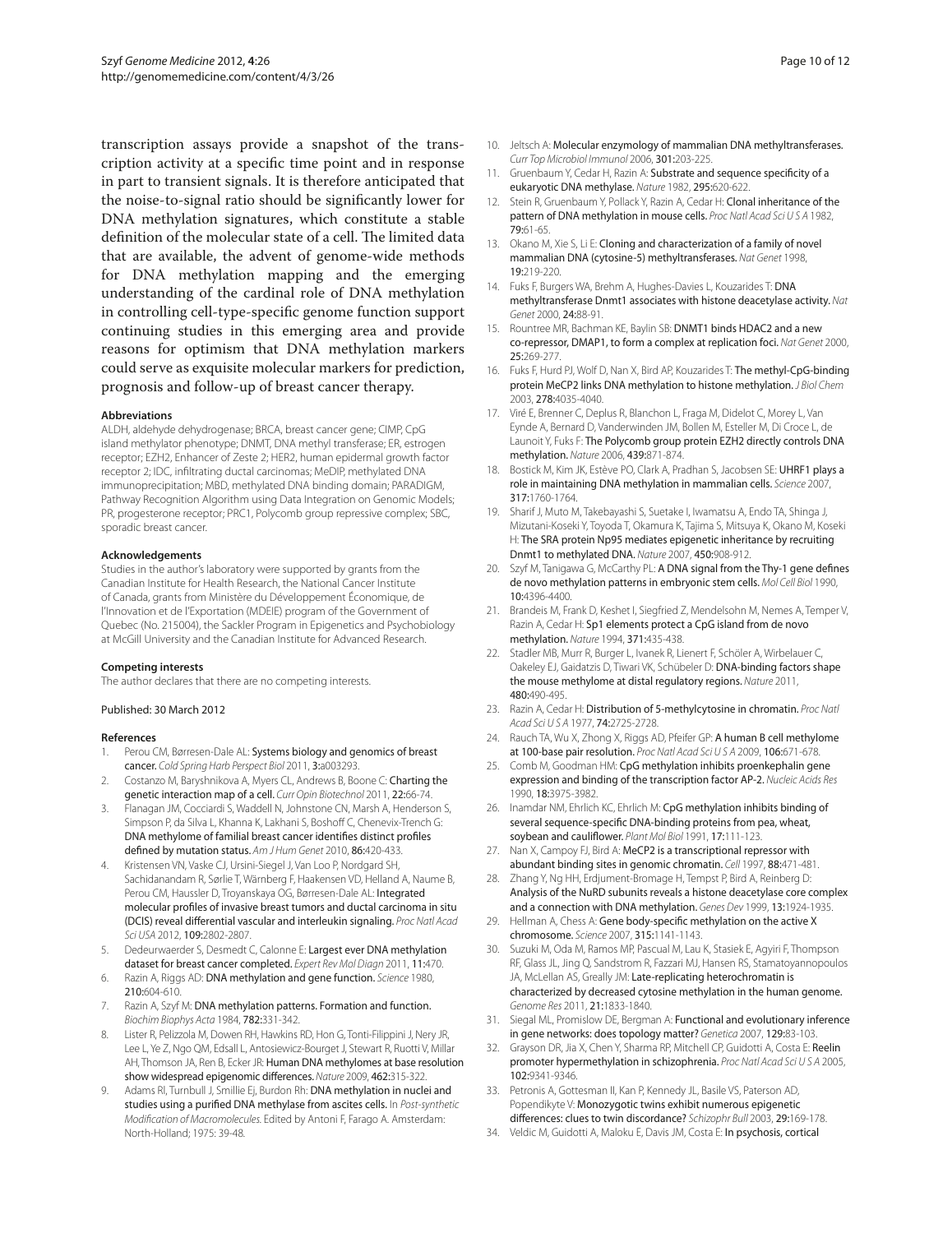interneurons overexpress DNA-methyltransferase 1. *Proc Natl Acad Sci U S A*  2005, 102:2152-2157.

- 35. Balada E, Ordi-Ros J, Serrano-Acedo S, Martinez-Lostao L, Rosa-Leyva M, Vilardell-Tarrés M: Transcript levels of DNA methyltransferases DNMT1, DNMT3A and DNMT3B in CD4+ T cells from patients with systemic lupus erythematosus. *Immunology* 2008, 124:339-347.
- 36. Balada E, Ordi-Ros J, Vilardell-Tarrés M: DNA methylation and systemic lupus erythematosus. *Ann N Y Acad Sci* 2007, 1108:127-136.
- 37. Yung RL, Richardson BC: Role of T cell DNA methylation in lupus syndromes. *Lupus* 1994, 3:487-491.
- 38. Gluckman PD, Hanson MA, Bateson P, Beedle AS, Law CM, Bhutta ZA, Anokhin KV, Bougnères P, Chandak GR, Dasgupta P, Smith GD, Ellison PT, Forrester TE, Gilbert SF, Jablonka E, Kaplan H, Prentice AM, Simpson SJ, Uauy R, West-Eberhard MJ: Towards a new developmental synthesis: adaptive developmental plasticity and human disease. *Lancet* 2009, 373:1654-1657.
- 39. Stenvinkel P, Karimi M, Johansson S, Axelsson J, Suliman M, Lindholm B, Heimbürger O, Barany P, Alvestrand A, Nordfors L, Qureshi AR, Ekström TJ, Schalling M: Impact of inflammation on epigenetic DNA methylation - a novel risk factor for cardiovascular disease? *J Intern Med* 2007, 261:488-499.
- 40. Ling C, Del Guerra S, Lupi R, Rönn T, Granhall C, Luthman H, Masiello P, Marchetti P, Groop L, Del Prato S: Epigenetic regulation of PPARGC1A in human type 2 diabetic islets and effect on insulin secretion. *Diabetologia*  2008, 51:615-622.
- 41. Maier S, Olek A: Diabetes: a candidate disease for efficient DNA methylation profiling. *J Nutr* 2002, 132:2440S-2443S.
- 42. Volkmar M, Dedeurwaerder S, Cunha DA, Ndlovu MN, Defrance M, Deplus R, Calonne E, Volkmar U, Igoillo-Esteve M, Naamane N, Del Guerra S, Masini M, Bugliani M, Marchetti P, Cnop M, Eizirik DL, Fuks F: DNA methylation profiling identifies epigenetic dysregulation in pancreatic islets from type 2 diabetic patients. *EMBO J* 2012, 31:1405-1426. doi: 10.1038/emboj.2011.503.
- 43. Corwin EJ: The concept of epigenetics and its role in the development of cardiovascular disease: commentary on "new and emerging theories of cardiovascular disease". *Biol Res Nurs* 2004, 6:11-6; discussion 21-3.
- 44. Hanson MA, Gluckman PD: Developmental origins of health and disease: new insights. *Basic Clin Pharmacol Toxicol* 2008, 102:90-93.
- 45. Cornacchia E, Golbus J, Maybaum J, Strahler J, Hanash S, Richardson B: Hydralazine and procainamide inhibit T cell DNA methylation and induce autoreactivity. *J Immunol* 1988, 140:2197-2200.
- 46. Mi XB, Zeng FQ: Hypomethylation of interleukin-4 and -6 promoters in T cells from systemic lupus erythematosus patients*. Acta Pharmacol Sin*  2008, 29:105-112.
- 47. Sapienza C: Parental imprinting of genes. *Sci Am* 1990, 263:52-60.
- 48. Polychronakos C: Parental imprinting of the genes for IGF-II and its receptor. *Adv Exp Med Biol* 1993, 343:189-203.
- 49. Tilghman SM, Bartolomei MS, Webber AL, Brunkow ME, Saam J, Leighton PA, Pfeifer K, Zemel S: Parental imprinting of the H19 and Igf2 genes in the mouse. *Cold Spring Harb Symp Quant Biol* 1993, 58:287-295.
- 50. Mannens M, Hoovers JM, Redeker E, Verjaal M, Feinberg AP, Little P, Boavida M, Coad N, Steenman M, Bliek J: Parental imprinting of human chromosome region 11p15.3-pter involved in the Beckwith-Wiedemann syndrome and various human neoplasia. *Eur J Hum Genet* 1994, 2:3-23.
- 51. Lalande M: Parental imprinting and human disease. *Annu Rev Genet* 1996, 30:173-195.
- 52. Kondo M, Suzuki H, Ueda R, Osada H, Takagi K, Takahashi T, Takahashi T: Frequent loss of imprinting of the H19 gene is often associated with its overexpression in human lung cancers. *Oncogene* 1995, 10:1193-1198.
- 53. Fukuzawa R, Umezawa A, Ochi K, Urano F, Ikeda H, Hata J: High frequency of inactivation of the imprinted H19 gene in "sporadic" hepatoblastoma. *Int J Cancer* 1999, 82:490-497.
- 54. Douc-Rasy S, Barrois M, Fogel S, Ahomadegbe JC, Stéhelin D, Coll J, Riou G: High incidence of loss of heterozygosity and abnormal imprinting of H19 and IGF2 genes in invasive cervical carcinomas. Uncoupling of H19 and IGF2 expression and biallelic hypomethylation of H19. *Oncogene* 1996, 12:423-430.
- 55. Szyf M: DNA methylation properties: consequences for pharmacology. *Trends Pharmacol Sci* 1994, 15:233-238.
- 56. Baylin SB, Esteller M, Rountree MR, Bachman KE, Schuebel K, Herman JG: Aberrant patterns of DNA methylation, chromatin formation and gene expression in cancer. *Hum Mol Genet* 2001, 10:687-692.
- 57. Issa JP, Vertino PM, Wu J, Sazawal S, Celano P, Nelkin BD, Hamilton SR, Baylin SB: Increased cytosine DNA-methyltransferase activity during colon

cancer progression. *J Natl Cancer Inst* 1993, 85:1235-1240.

- 58. Ehrlich M: DNA methylation in cancer: too much, but also too little. *Oncogene* 2002, 21:5400-5413.
- 59. Hansen KD, Timp W, Bravo HC, Sabunciyan S, Langmead B, McDonald OG, Wen B, Wu H, Liu Y, Diep D, Briem E, Zhang K, Irizarry RA, Feinberg AP: Increased methylation variation in epigenetic domains across cancer types. *Nat Genet* 2011, 43:768-775.
- 60. Shteper PJ, Zcharia E, Ashhab Y, Peretz T, Vlodavsky I, Ben-Yehuda D: Role of promoter methylation in regulation of the mammalian heparanase gene. *Oncogene* 2003, 22:7737-7749.
- 61. Shukeir N, Pakneshan P, Chen G, Szyf M, Rabbani SA: Alteration of the methylation status of tumor-promoting genes decreases prostate cancer cell invasiveness and tumorigenesis in vitro and in vivo. *Cancer Res* 2006, 66:9202-9210.
- 62. Pakneshan P, Szyf M, Farias-Eisner R, Rabbani SA: Reversal of the hypomethylation status of urokinase (uPA) promoter blocks breast cancer growth and metastasis. *J Biol Chem* 2004, 279:31735-31744.
- Stefanska B, Huang J, Bhattacharyya B, Suderman M, Hallett M, Han ZG, Szyf M: Definition of the landscape of promoter DNA hypomethylation in liver cancer. *Cancer Res* 2011, 71:5891-5903.
- Ateeq B, Unterberger A, Szyf M, Rabbani SA: Pharmacological inhibition of DNA methylation induces proinvasive and prometastatic genes in vitro and in vivo. *Neoplasia* 2008, 10:266-278.
- Chik F, Szyf M: Effects of specific DNMT gene depletion on cancer cell transformation and breast cancer cell invasion; toward selective DNMT inhibitors. *Carcinogenesis* 2011, 32:224-232.
- 66. Dickinson RE, Dallol A, Bieche I, Krex D, Morton D, Maher ER, Latif F: Epigenetic inactivation of SLIT3 and SLIT1 genes in human cancers. *Br J Cancer* 2004, 91:2071-2078.
- 67. Berman H, Zhang J, Crawford YG, Gauthier ML, Fordyce CA, McDermott KM, Sigaroudinia M, Kozakiewicz K, Tlsty TD: Genetic and epigenetic changes in mammary epithelial cells identify a subpopulation of cells involved in early carcinogenesis. *Cold Spring Harb Symp Quant Biol* 2005, 70:317-327.
- 68. Shinozaki M, Hoon DS, Giuliano AE, Hansen NM, Wang HJ, Turner R, Taback B: Distinct hypermethylation profile of primary breast cancer is associated with sentinel lymph node metastasis. *Clin Cancer Res* 2005, 11:2156-2162.
- 69. Woelfle U, Cloos J, Sauter G, Riethdorf L, Jänicke F, van Diest P, Brakenhoff R, Pantel K: Molecular signature associated with bone marrow
- micrometastasis in human breast cancer. *Cancer Res* 2003, 63:5679-5684. 70. Hedenfalk I, Duggan D, Chen Y, Radmacher M, Bittner M, Simon R, Meltzer P, Gusterson B, Esteller M, Kallioniemi OP, Wilfond B, Borg A, Trent J, Raffeld M, Yakhini Z, Ben-Dor A, Dougherty E, Kononen J, Bubendorf L, Fehrle W, Pittaluga S, Gruvberger S, Loman N, Johannsson O, Olsson H, Sauter G: Gene-expression profiles in hereditary breast cancer. *N Engl J Med* 2001, 344:539-548.
- 71. Yan PS, Perry MR, Laux DE, Asare AL, Caldwell CW, Huang TH: CpG island arrays: an application toward deciphering epigenetic signatures of breast cancer. *Clin Cancer Res* 2000, 6:1432-1438.
- 72. Pakneshan P, Szyf M, Rabbani SA: Hypomethylation of urokinase (uPA) promoter in breast and prostate cancer: prognostic and therapeutic implications. *Curr Cancer Drug Targets* 2005, 5:471-488.
- 73. Szyf M, Pakneshan P, Rabbani SA: DNA methylation and breast cancer. *Biochem Pharmacol* 2004, 68:1187-1197.
- 74. Stefanska B, Huang J, Bhattacharyya B, Suderman M, Hallett M, Han ZG, Szyf M: Definition of the landscape of promoter DNA hypomethylation in liver cancer. *Cancer Res* 2011, 71:5891-5903.
- 75. Shi H, Yan PS, Chen CM, Rahmatpanah F, Lofton-Day C, Caldwell CW, Huang TH: Expressed CpG island sequence tag microarray for dual screening of DNA hypermethylation and gene silencing in cancer cells. *Cancer Res* 2002, 62:3214-3220.
- 76. Jiemjit A, Fandy TE, Carraway H, Bailey KA, Baylin S, Herman JG, Gore SD: p21(WAF1/CIP1) induction by 5-azacytosine nucleosides requires DNA damage. *Oncogene* 2008, 27:3615-3623.
- 77. Bork S, Pfister S, Witt H, Horn P, Korn B, Ho AD, Wagner W: DNA methylation pattern changes upon long-term culture and aging of human mesenchymal stromal cells. *Aging Cell* 2010, 9:54-63.
- 78. Grafodatskaya D, Choufani S, Ferreira JC, Butcher DT, Lou Y, Zhao C, Scherer SW, Weksberg R: EBV transformation and cell culturing destabilizes DNA methylation in human lymphoblastoid cell lines. *Genomics* 2010, 95:73-83.
- 79. Fu X, Deng H, Zhao L, Li J, Zhou Y, Zhang Y: Distinct expression patterns of hedgehog ligands between cultured and primary colorectal cancers are